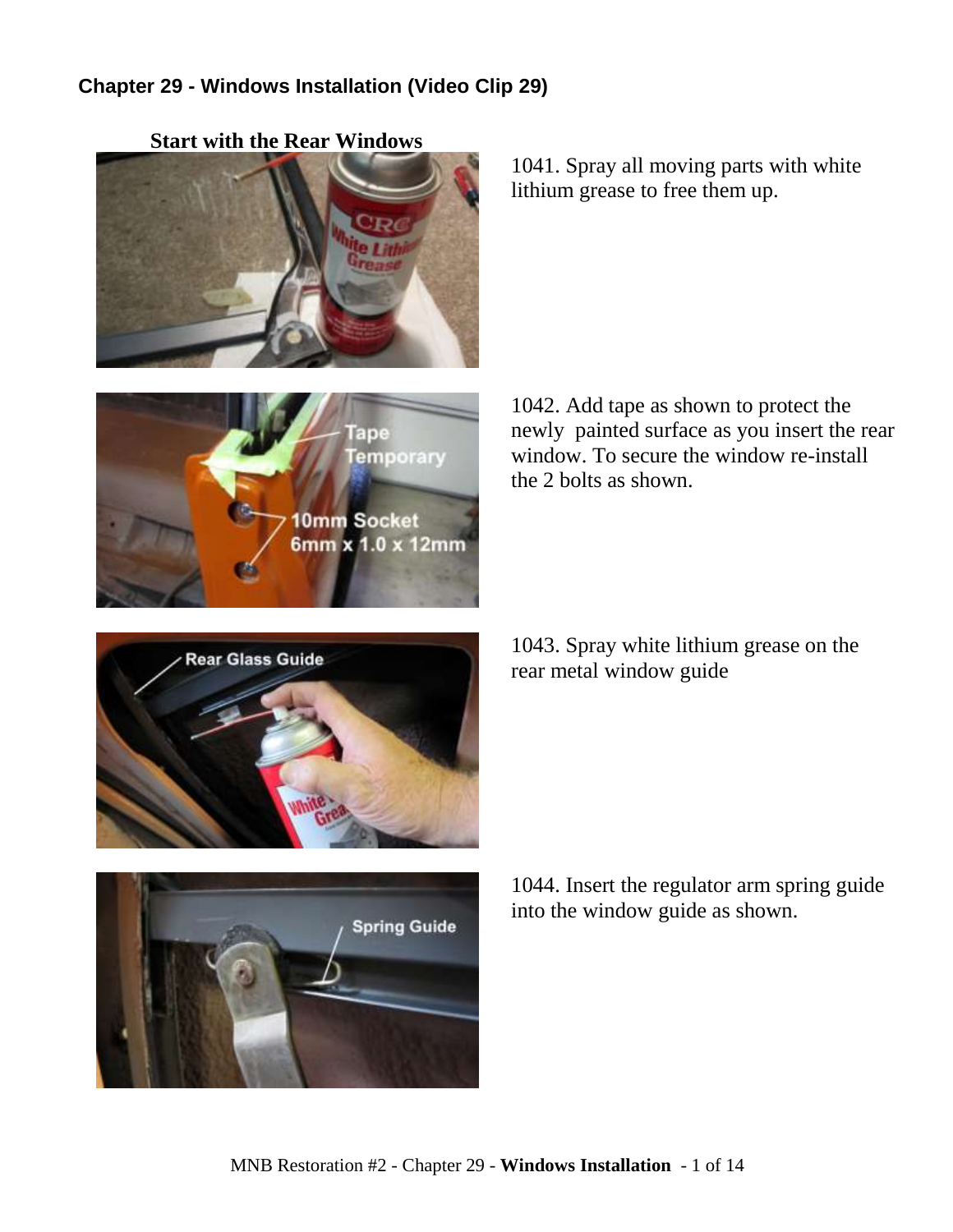**Rear Window Requlator 10mm Socket** 6mm x 1.0 Nuts

1045. Slide the window regulator into the openings, as shown, and with a 10mm socket connect the four 6mm nuts.



1046. Attach the window handle and raise and lower the glass several times to loosen up the movement. Add more grease and adjust the window as needed. Follow the same procedure for the opposite side rear window.

(Work on this Section - 4 Hours)



1047. From the back seat, inside the car, adjust the rear windows stop.



1048. Windows are now parallel, as shown.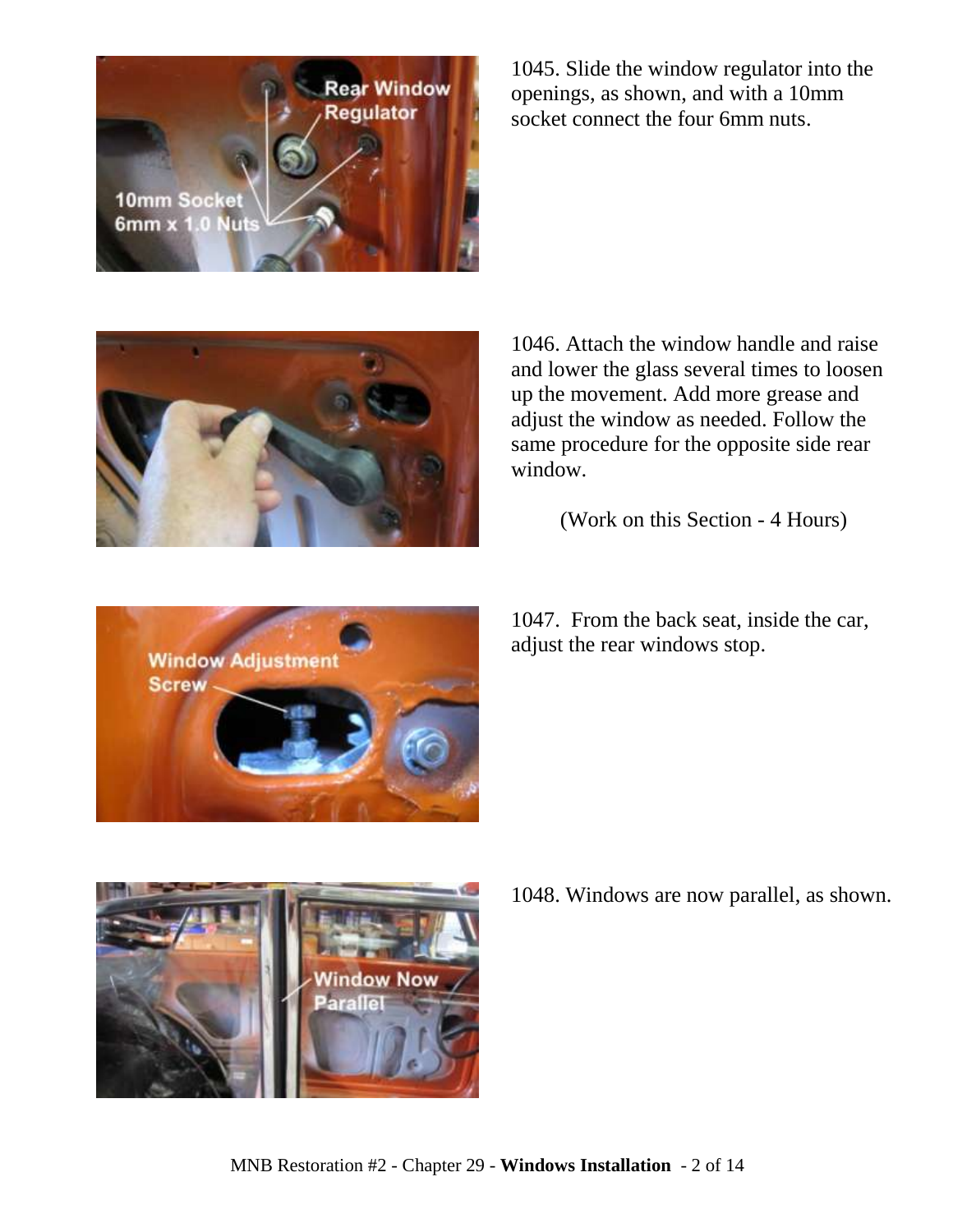## **Begin Front Windows Installation**









1049. The work order for the front window installation is as follows:

- Install the inside window scraper
- Install the regulator
- Install the vent window frame
- Install the rear guide bar
- Install the window
- Install outside window scraper

1050. Remember in chapter 14 (the window removal section) the appropriate bolt location and sizes were shown, and color coded as follows:

- Purple window regulator
- Green vent window frame
- Blue rear guide bar

1051. Insert the window regulator through the access hole in the door, as shown.

1052. The window regulator is connected with 3 bolts, as shown.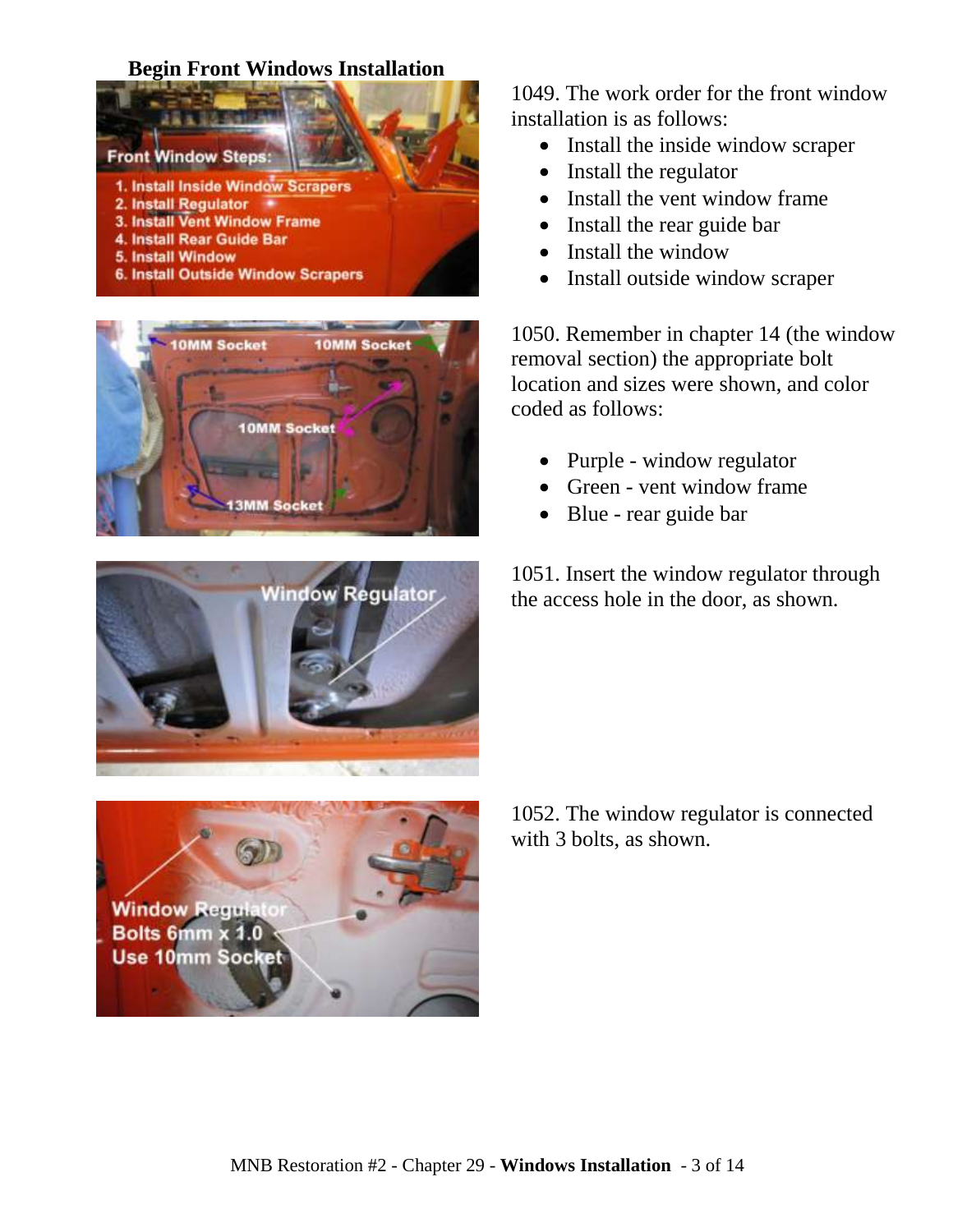



1053. Add grease to the gears on the window regulator through the access hole, as shown.

1054. Add grease to the vent window pivot arm on the vent window frame, as shown.

1055. Double check that the nuts in the front of the vent window frame have not fallen out.



1056. Add tape to protect the car paint. Check to make sure that the nut has not fallen out on the vent window connection. Trial fit a 5mm x 0.90 bolt coated with oil to loosen any paint that may hinder the bolt insertion.

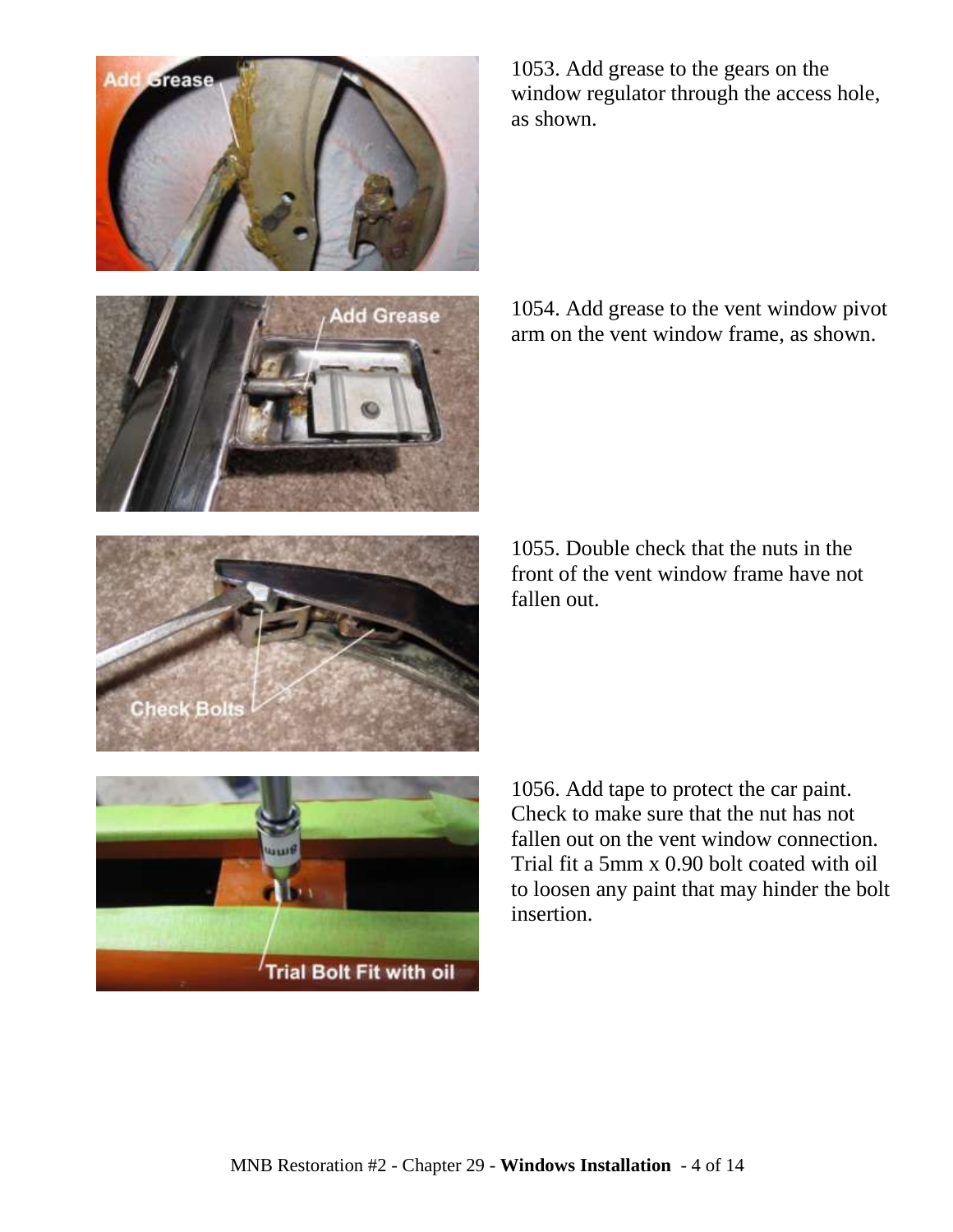

Use 13 mm Socket 8mm x 1.25

1057. Use a 10mm socket to connect the two bolts on the front of the vent window frame.

1058. Use a 12 mm socket to connect the vent frame arm from the inside, with a nut near the bottom of the door, but do not tighten yet.

1059. Insert the front window rear glass guide through the opening, as shown, and attach the 8mm nut, but do not tighten yet.

**Use 13mm Socket** 8mm x 1.25 Stur

**Front Window Rear Glass Guide** 



1060. With a 13mm socket connect the window glide nut near the rear bottom of the door, but do not tighten yet.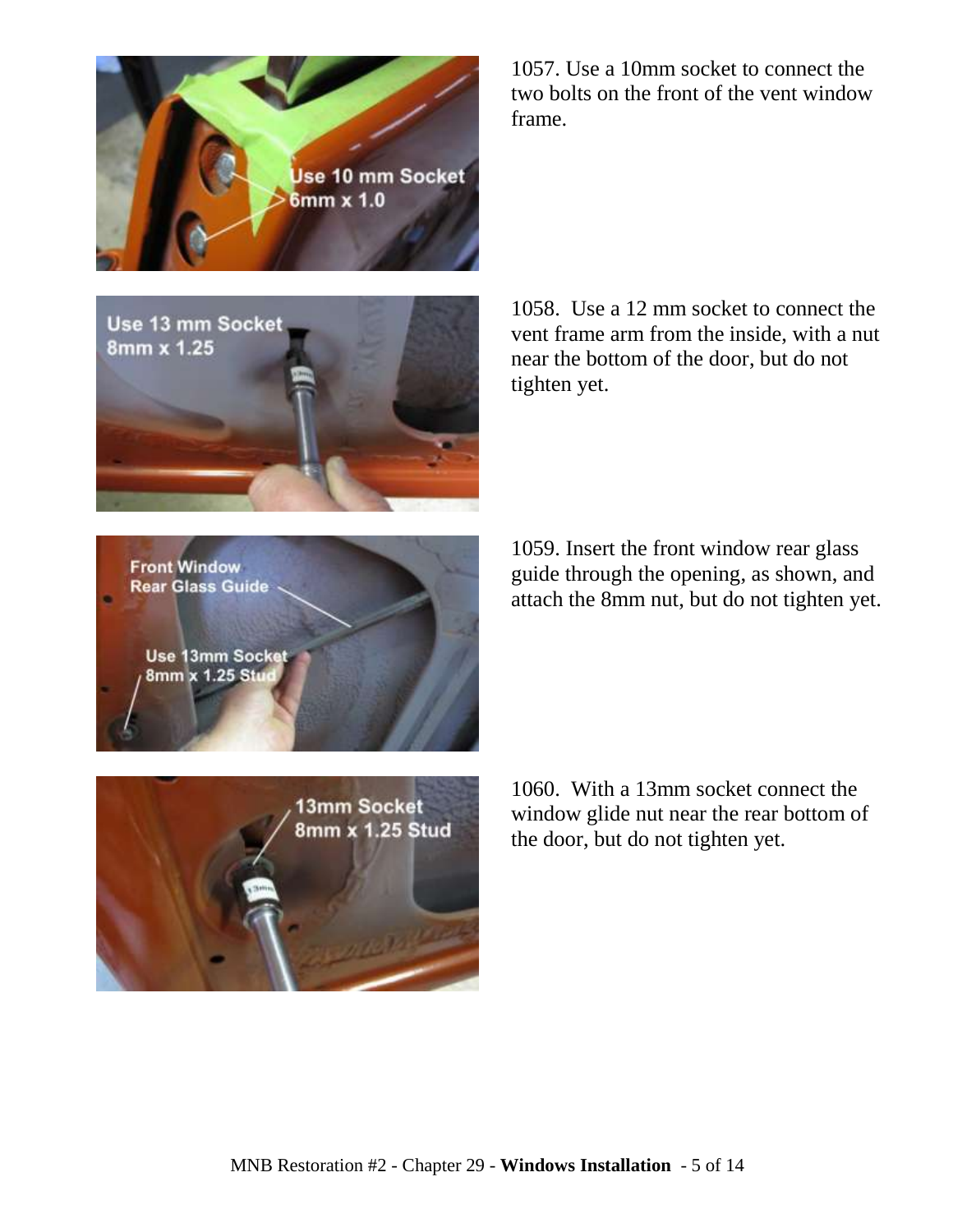



1061. With a 10mm socket connect the window guide on the end of the door frame with the 6mm nut, as shown.

1062. With the vent window open insert a 5mm screw or bolt at the location shown and tighten.

1063. A view of the vent window installed.





1064. The driver side vent window crank was broken so I ordered a new one that needed to be installed.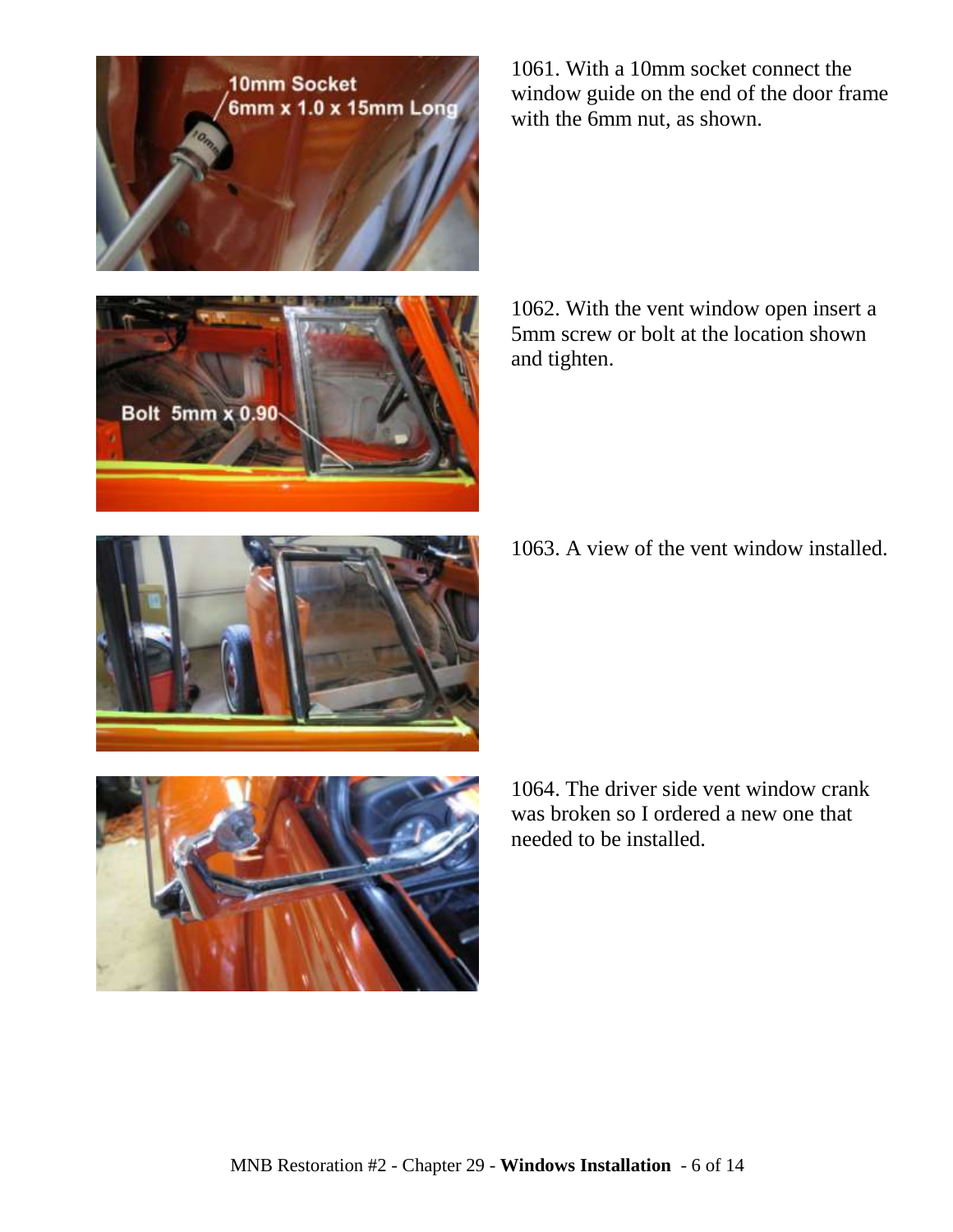





1065. Use a drill press to drill out the rivets that hold the vent window knob in place, as shown.

1066. Rivets shown partially drilled out.

1067. New vent knob installed on the window frame.



1068. The vent window shown back in place.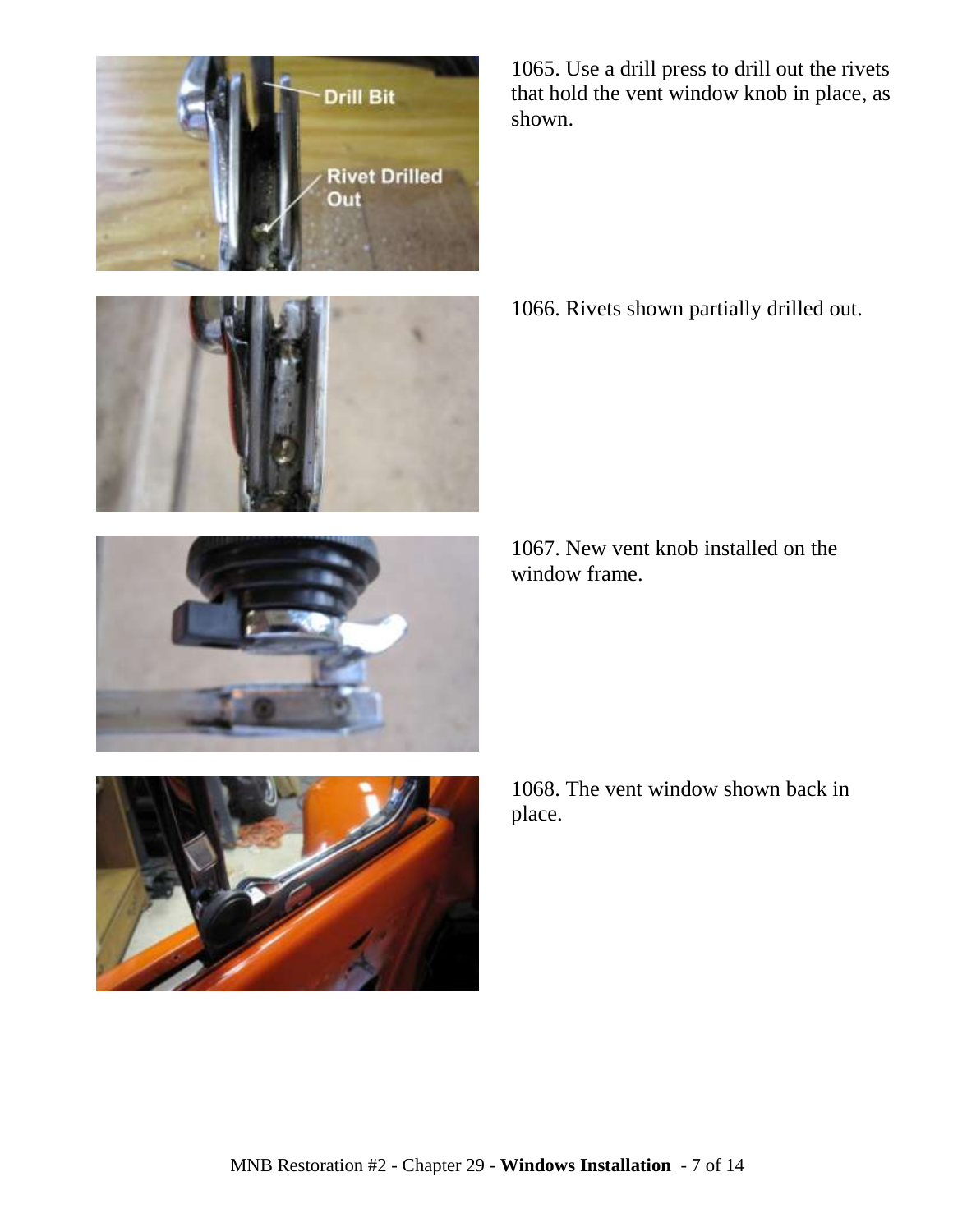



1069. Crank the window crank until the window guide bar frame and the window regulator studs are in alignment and attach window, as shown below.

1070. Add a plastic washer to the back side of the guide bar and a plastic guide on the front side and secure with a metal clip, as shown.

1071. Spray white lithium grease on all accessible moving parts.





1072. Roll the window up and down several times to make the window seat in the new felt. You may need to add lubricant to the rear guide bar that rubs against the chrome window frame. Now tighten the window frame and guide bar bolts and nuts.

(Work on this Section - 6 Hours)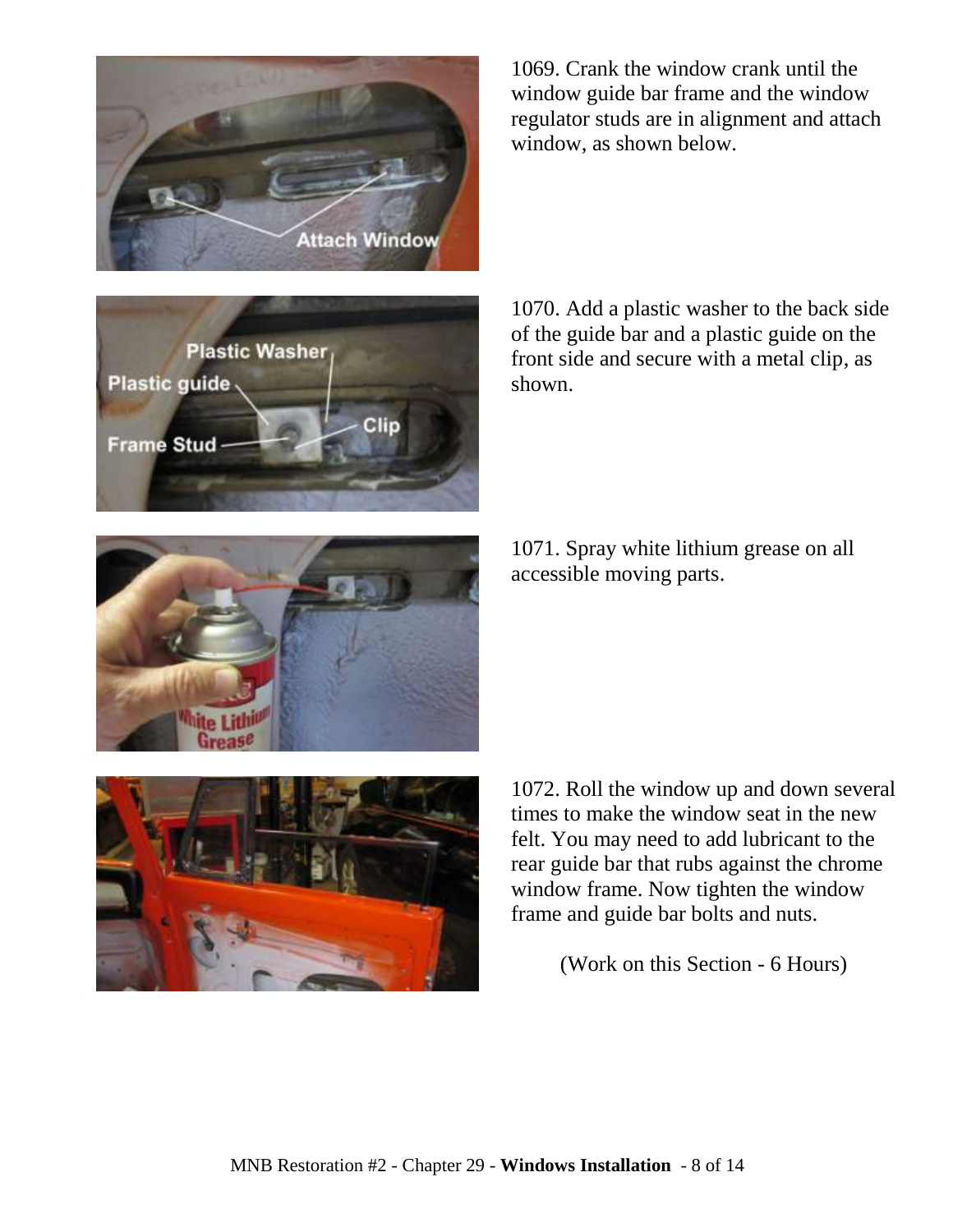

**Front Windshield - Attaching the Seal**





1073. Follow the same procedures for the opposite side front window.

(Work on this Section - 3 Hours)

1074. Clean both sides of the windshield with Windex.

1075. Lay the front seal on the glass according to the final position.

1076. Carefully, pull the seal to catch on one of the corners and hold the seal tightly against the glass.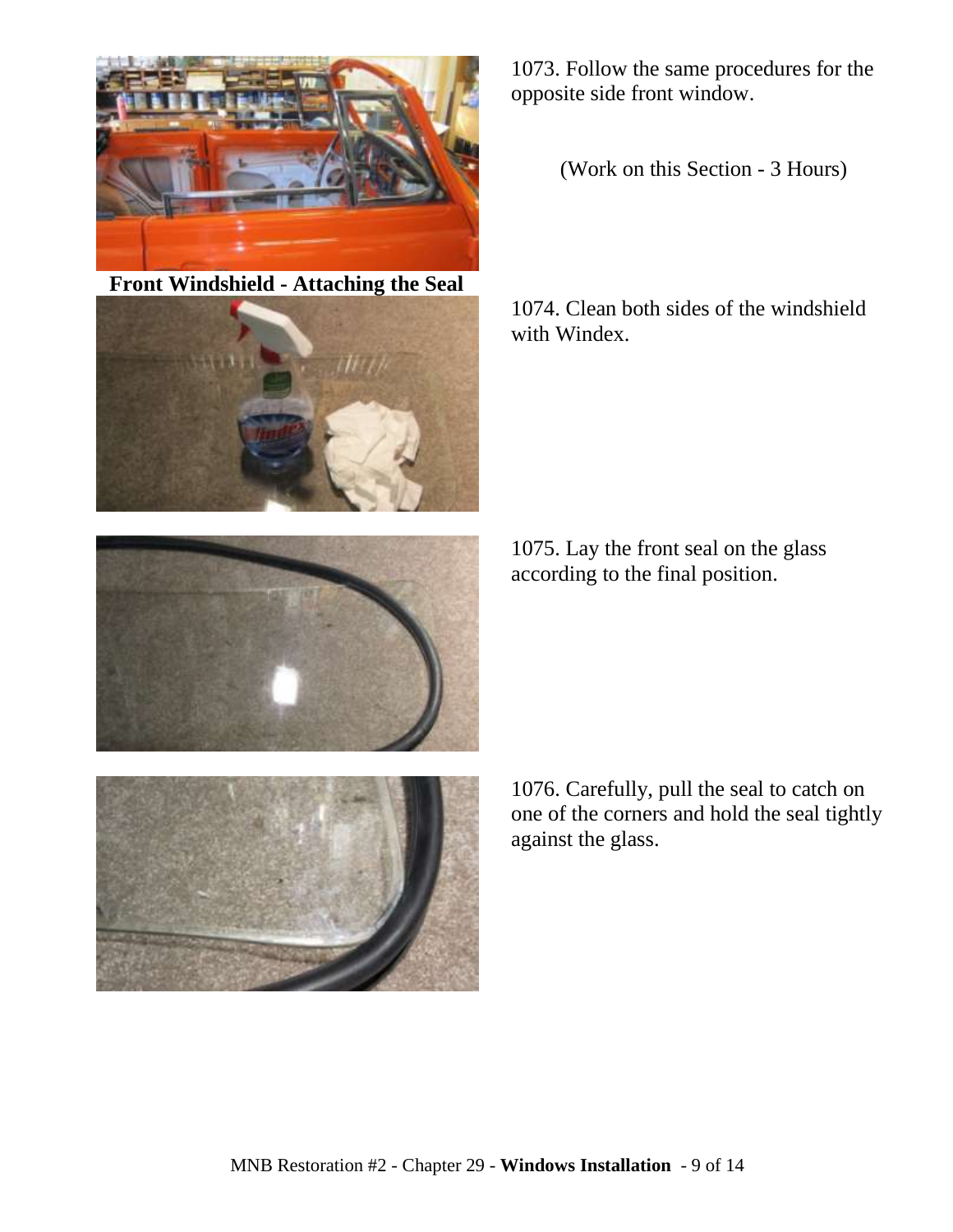



1077. Seal orientation shown.

1078. Carefully, pull the seal to catch over the opposite corner, make sure not to lose first corner.

1079. Bungee cords helped somewhat as a third hand, but don't scratch the glass.





1080. Push the seal backward to catch the rear lip on the glass, then pull the seal forward to catch the front lip, then push down. Go an inch or two at a time, this can be time consuming but also very important, so do it right.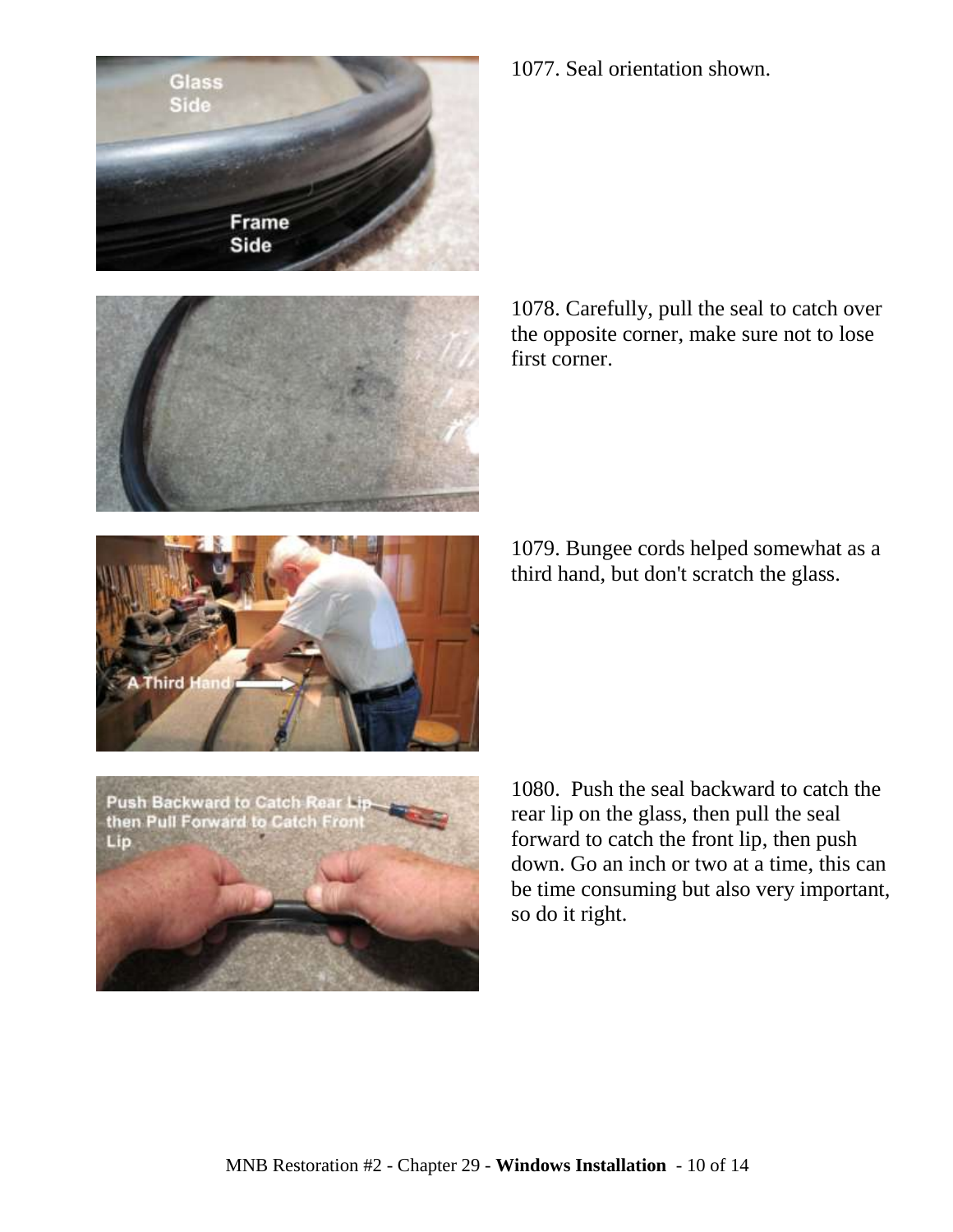

1081. Use a small screwdriver to help pull the lip out over the glass, but be careful, do not scratch the glass, penetrate your palm, or break through the window seal.



1082. Masking tape helps hold the seal against the glass while you take a break to regain your composure, when you get frustrated...and you will due to the time it takes to do such a simple task.



**Installing Front Windshield on car**



1083. The rubber seal shown installed on the front windshield and weedeater line inserted in the groove, used for installation on the car.

(Work on this Section - 2 Hours)

1084. Windshield area of the frame was rubbed down with silicon. Malcolm gives the window installation team, (Wilma & Marcy) thumbs up ready to go.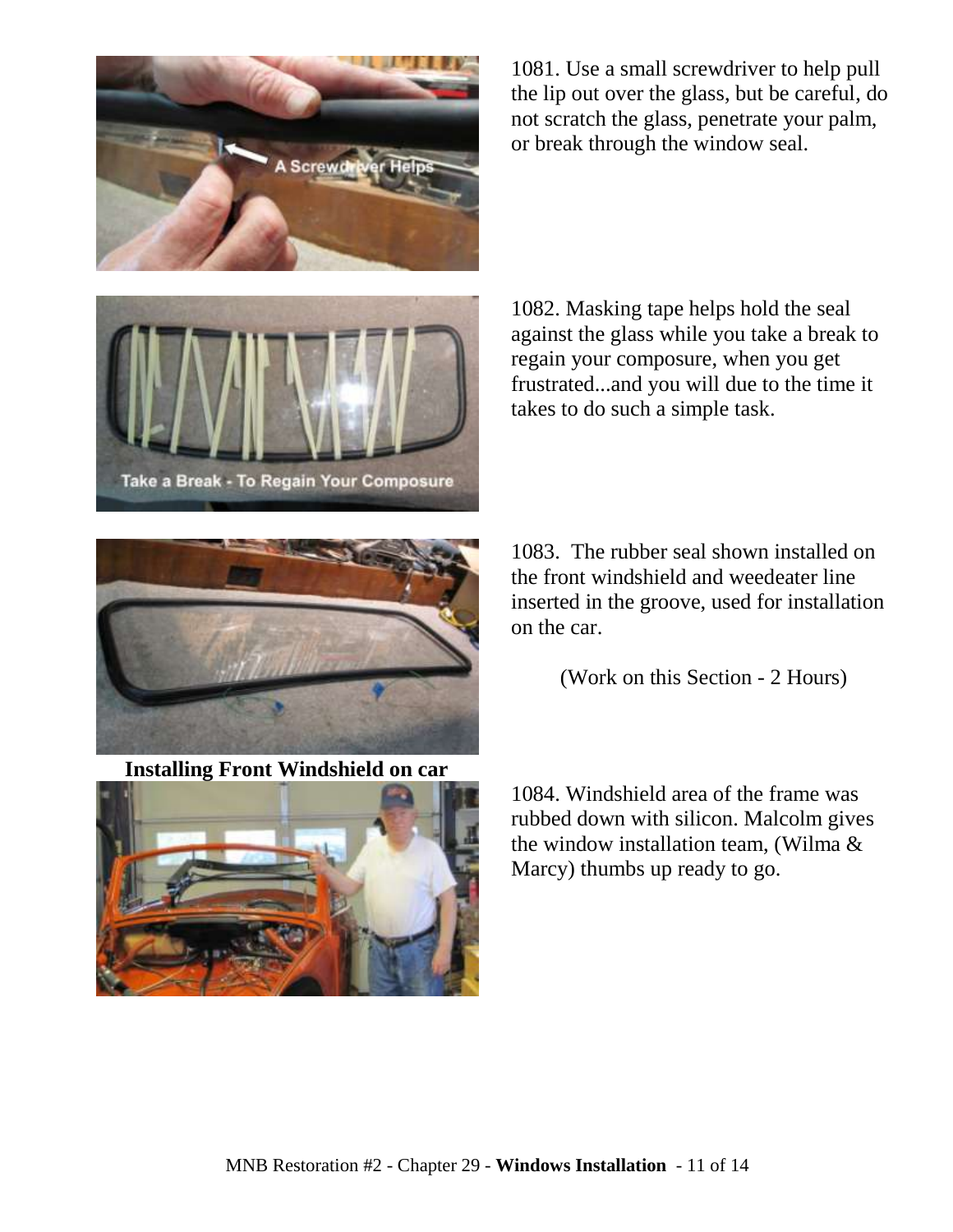



Boc Seal Seal Glass, **Pull Line** Pull Line Pull Pull Line Line



1085. Weed eater line inserted into the seal and the window glass is set in place. Window was tapped to make sure it seated into the frame.

1086. Left side weed eater line that is pulled to the left and the other line pulled to the right as shown below.

1087. The objective is to have the line wrapped around the seal in the inner groove. To begin overlap the lines, which will be pulled separately and in the opposite directions. Keep swapping back and forth, keeping the ends near the same position on opposite sides. Initially the seal flap is outside the body as shown.

1088. As you pull the line the seal flap flips over to the inside body flange as shown sealing the window in place.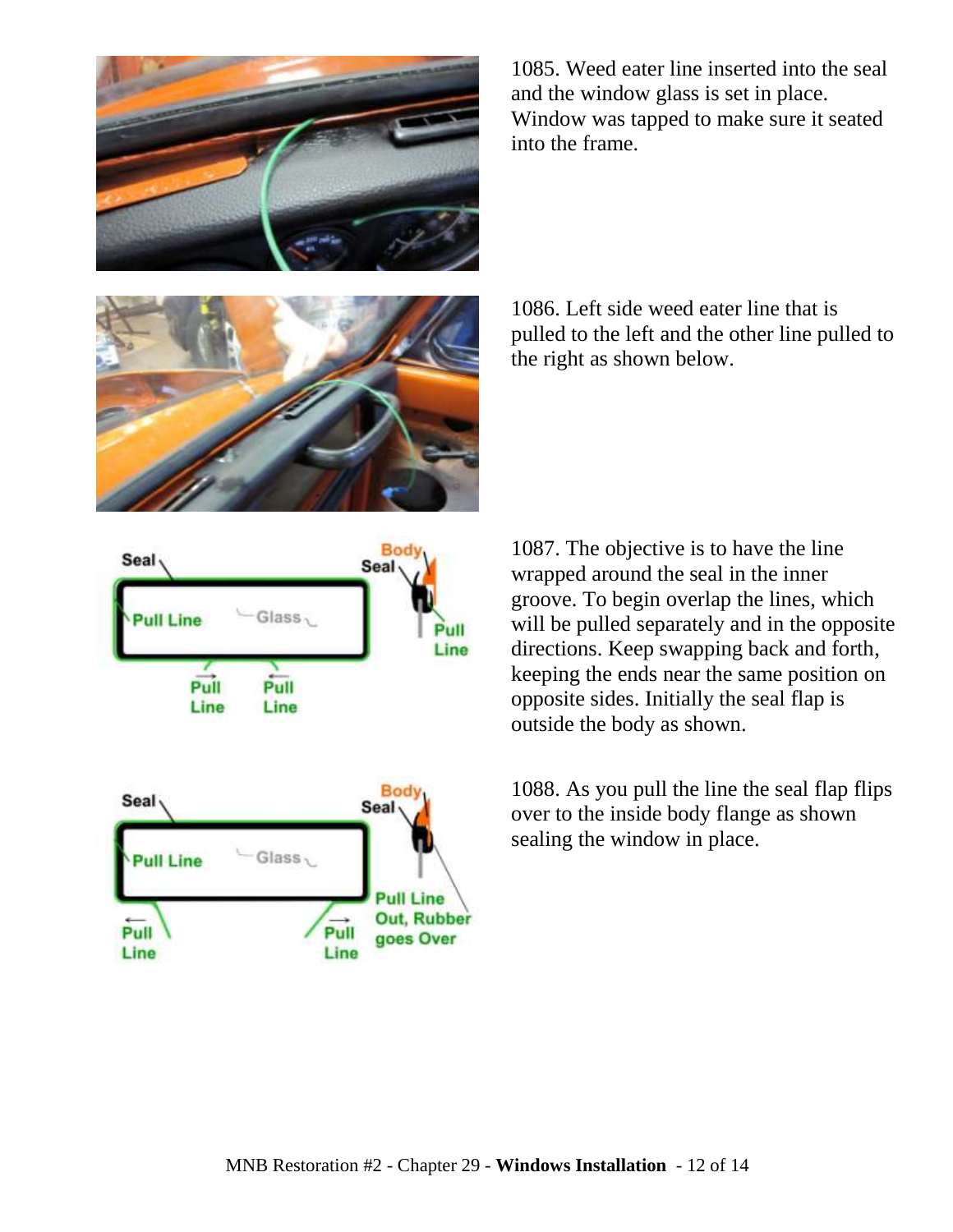

1089. The windshield installation team included the wife Wilma on one side pounding the window outside as the line was pulled from the inside.



1090. Daughter Marcy was on the other side of the window also pounding the glass with her palm as the line was pulled from the inside.

1091. Sometimes I assisted Wilma in pounding the window as I pulled the line.



1092. Malcolm pulling line while Marcy slapping the glass and pushing in as the line creates the seal.